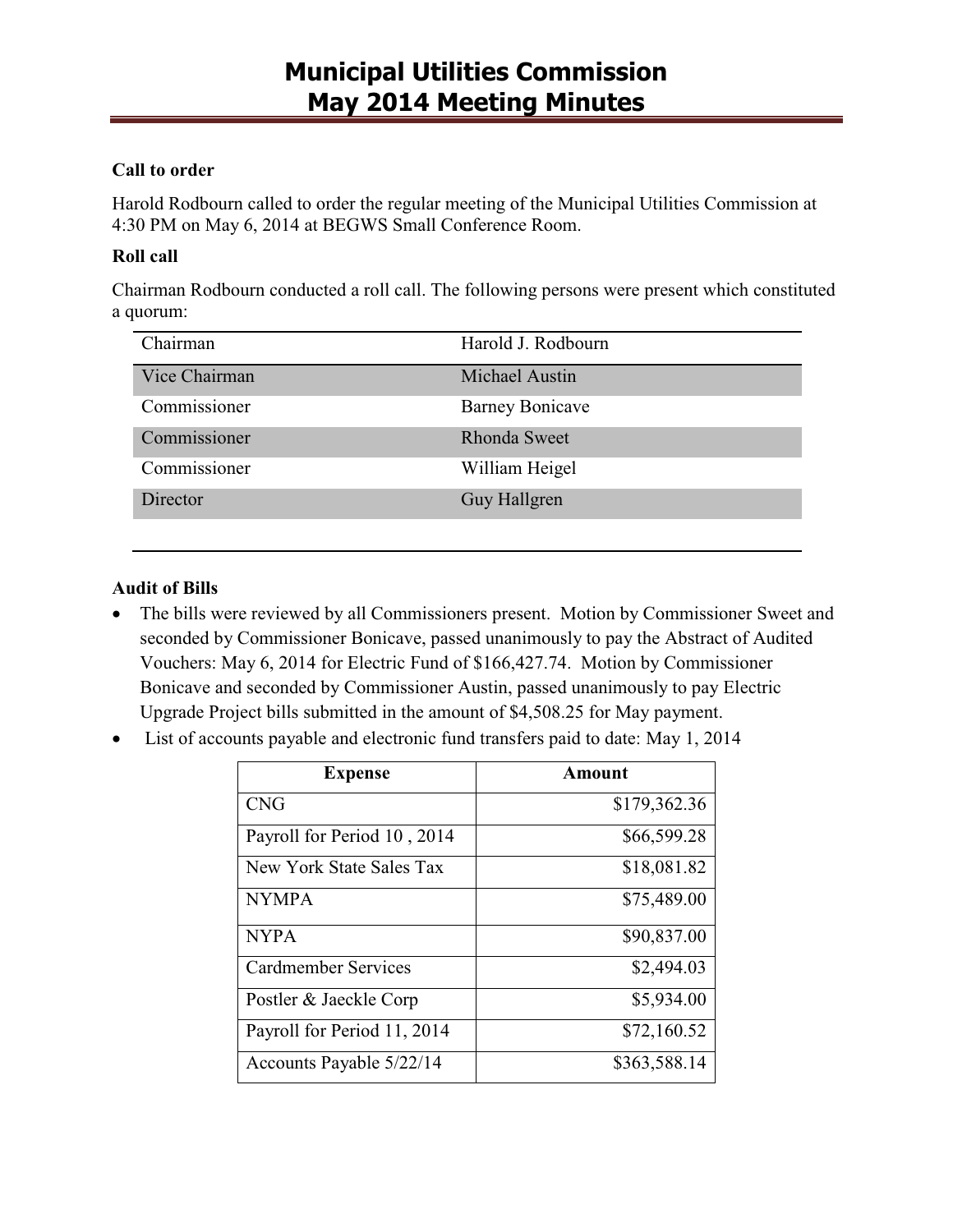### **Approval of minutes from last meeting**

Motion by Commissioner Sweet and seconded by Commissioner Austin to accept as read for April 2014. Passed unanimously.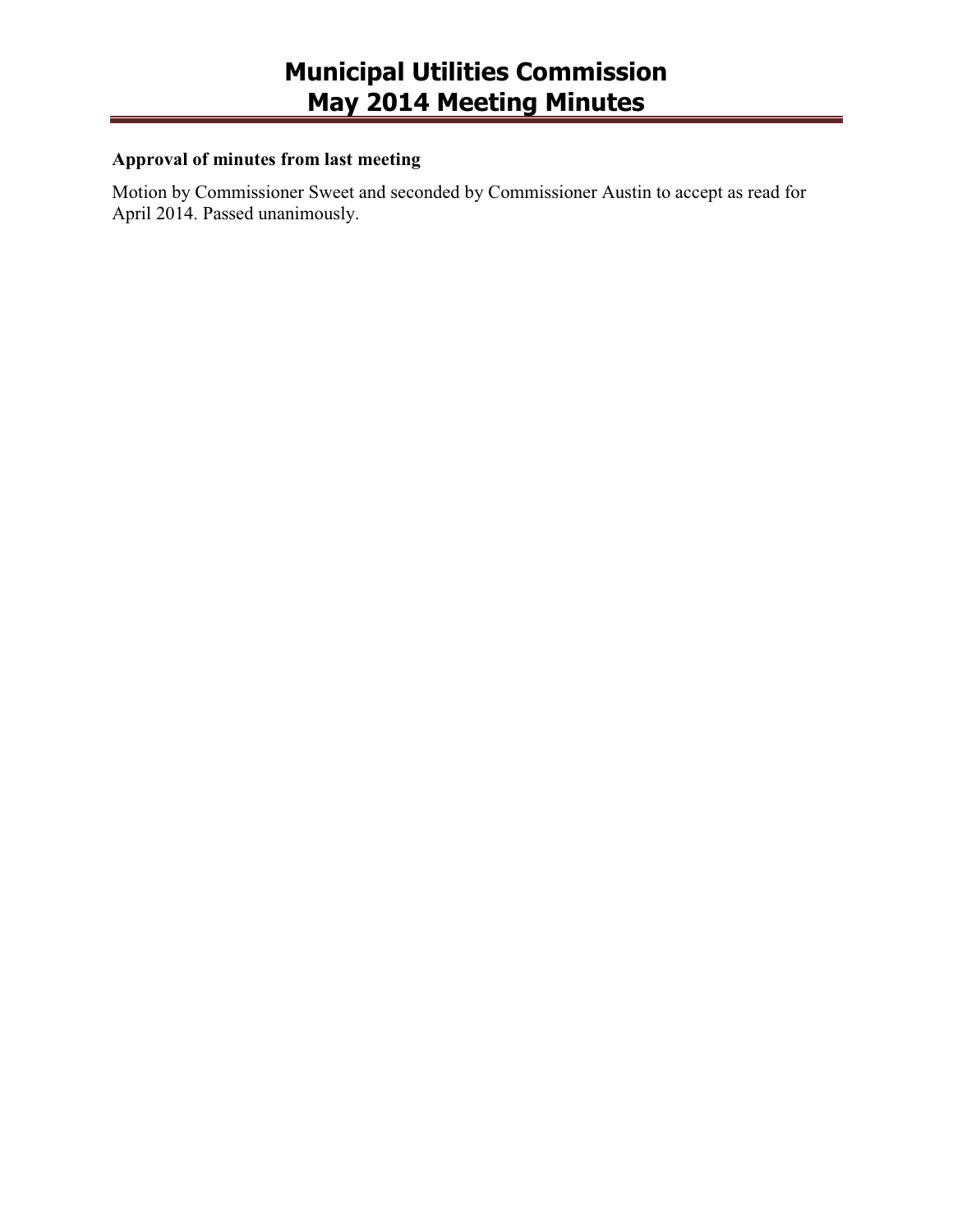#### **Petitions and Communications**

The supervisors report for the month of May were reviewed by the Commissioners and a copy of this report is attached to and made part of these minutes.

#### **Supervisors Report - Accounting/Commercial Office/Meter Reading**

- · During the month BEGWS Accounting Staff finalized the 2014-2015 Budget.
- Updated the 2013-2014 projected to budget variance report.
- Provide water consumption data to MRB Group for EFC application.
- · Throughout the month the accounting staff gathered information for Frank Radigan of the Hudson River Energy Group pertaining to the Gas rate case.
- The Bonadio Group has cancelled the preliminary audit work at BEGWS on April  $9<sup>th</sup>$  and will complete the entire audit later in the fall.
- On April  $29<sup>th</sup>$  BEGWS received another upgrade to the Edmunds software. One of the additional features added is the ability to automatically email Purchase Orders directly to the vendor at the time of printing. BEGWS is also testing the direct withdrawal feature of the Edmunds software. This will give the customers the opportunity to have their utility bill paid by automatically transferring the funds from their bank account on the due date each month.
- During the month of April \$24,321.28 was spent on the Electric Upgrade Project, primarily for substation contractor work.
- No QRS cases of customer complaints were filed with the NYS PSC during the month of April against BEGWS.
- Month to date 6,949 meters have been read out of a possible 8,291. This is an 83.8% reading rate so far this month, with 734 meters still scheduled to be read. Percentage of meters not read by department are: Electric 9.8%, Gas 22.6%, & Water 23.2%. The primary reason for not getting a read is no coverage when a Meter Reader is off and a lack of access to the meter is another contributing factor.
- Currently we have 832 electric meters being read by radio. This is about 19% of our electric meter population.

Jim Housworth – Accounting Supervisor

#### **Supervisors Report - Electric Line Department**

- Energized the Fairview Substation on April  $16<sup>th</sup>$  at 9:30AM without incident. Performed switching operations to connect new 12.5kW Bus loads.
- Completed phasing working Fairview Sub to phase in new 12.5kV system with the old substation transformer.
- Conversion work execution initiated on April  $21^{st}$ .
- Steuben County Buildings Converted on May  $3<sup>rd</sup>$  starting at 7PM. Conversion took approximately 6 hours to complete. Customer was out of service about 4.5 hours.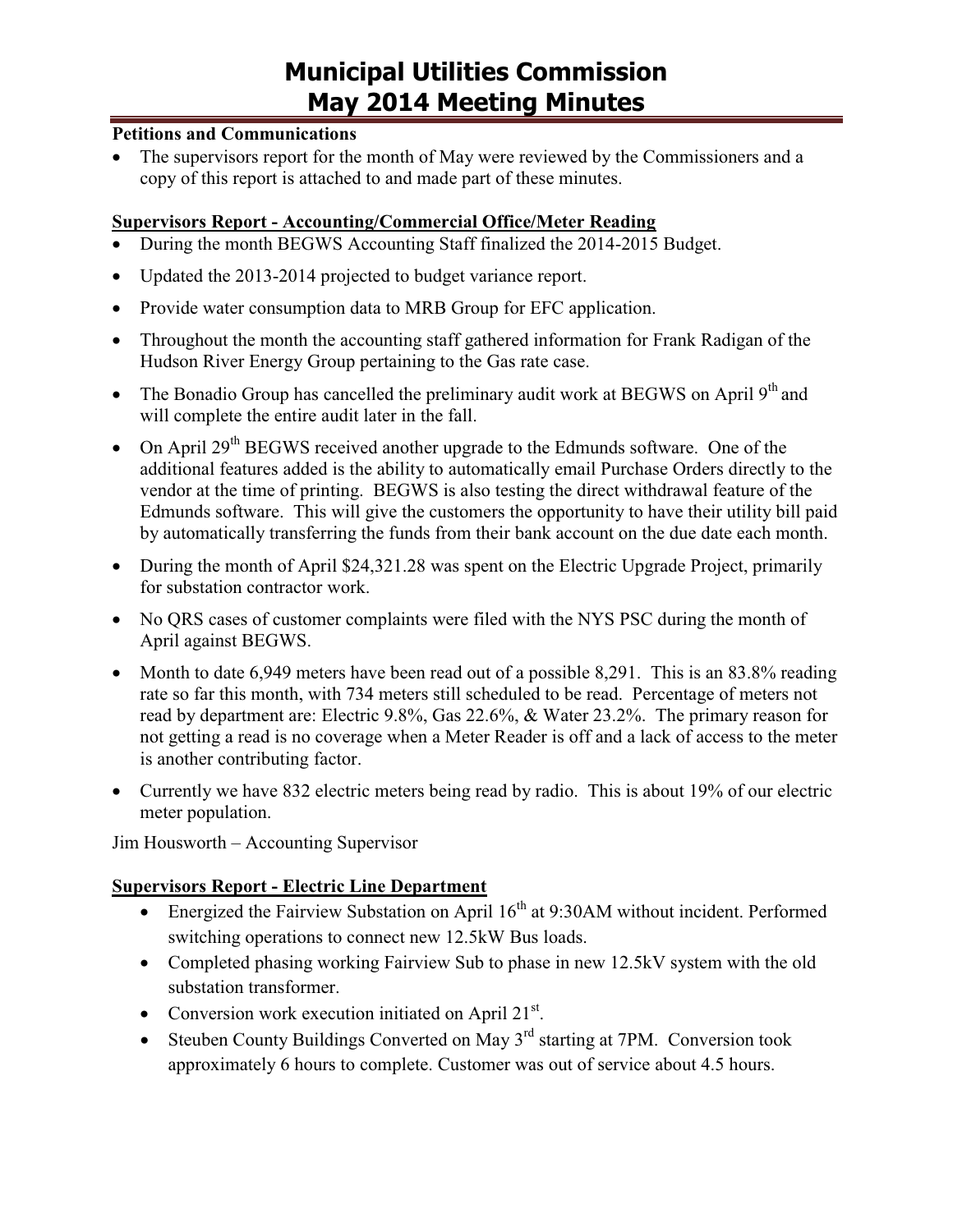- Continued work on the 12 KV conversion and began cutovers with O'Connell Electric on the East side of the village. Completion of these should be around the June 1.
- Repaired 5 Street lights and 1 Security light
- Retired security lights on Bundy Ave, Rt 415 and Liberty Street
- · Hooked up new services at 207 Maple Heights, 15 Pine, 403 E. Washington and 7264 Cty Rt 13
- · Village contribution work included Removing all the Christmas lights on Liberty street and changing the winter banners to summer banners
- · Responded to callouts at the Fairview Sub and Hickory Hill Rd.
- Bryce Davis attended Apprentice Line school  $4/22 4/25$

### **Supervisors Report for Service Department**

- Investigated 9 gas odor complaints.
- · All gas meters installed last year were re- inspected for leaks per PSC order.
- Randy Watkins (mechanic) replaced rusted fenders and painted reel trailer.
- · Assisted UGLM with repair of high pressure gas leak on Ark Street. (shut down and depressurized a section of main between Ark St and Pine St regulator)
- Plumbed gas meter test room with new airline to test recently ordered gas meters  $\omega$  7.5 lbs. 100% of these gas meters are required to be tested by PSC due to issues with the castings.Testing of these meters has begun.
- Rebuild gas service  $\omega$  31 Geneva Street

Steve Larsen – Service Department Supervisor

#### **Supervisors Report - UGLM**

- · Replaced water service main to house 213 E. William St
- Replaced water service main to curb 123 E. Steuben St
- Replaced water service main to house at 9 Robie St.
- Repaired water main leak (holes) E. Washington St Ext.
- · Attended New York State Rural Water Conference at Verona, NY

#### Gas:

- Repaired gas leak at 405 E Washington St
- Repaired gas leak at 411 E Washington St
- · Replaced 131' feet of HP gas main on Ark St
- Replaced service main to house at 3 Ark St
- · Jetted sewer main on Geneva and Warden St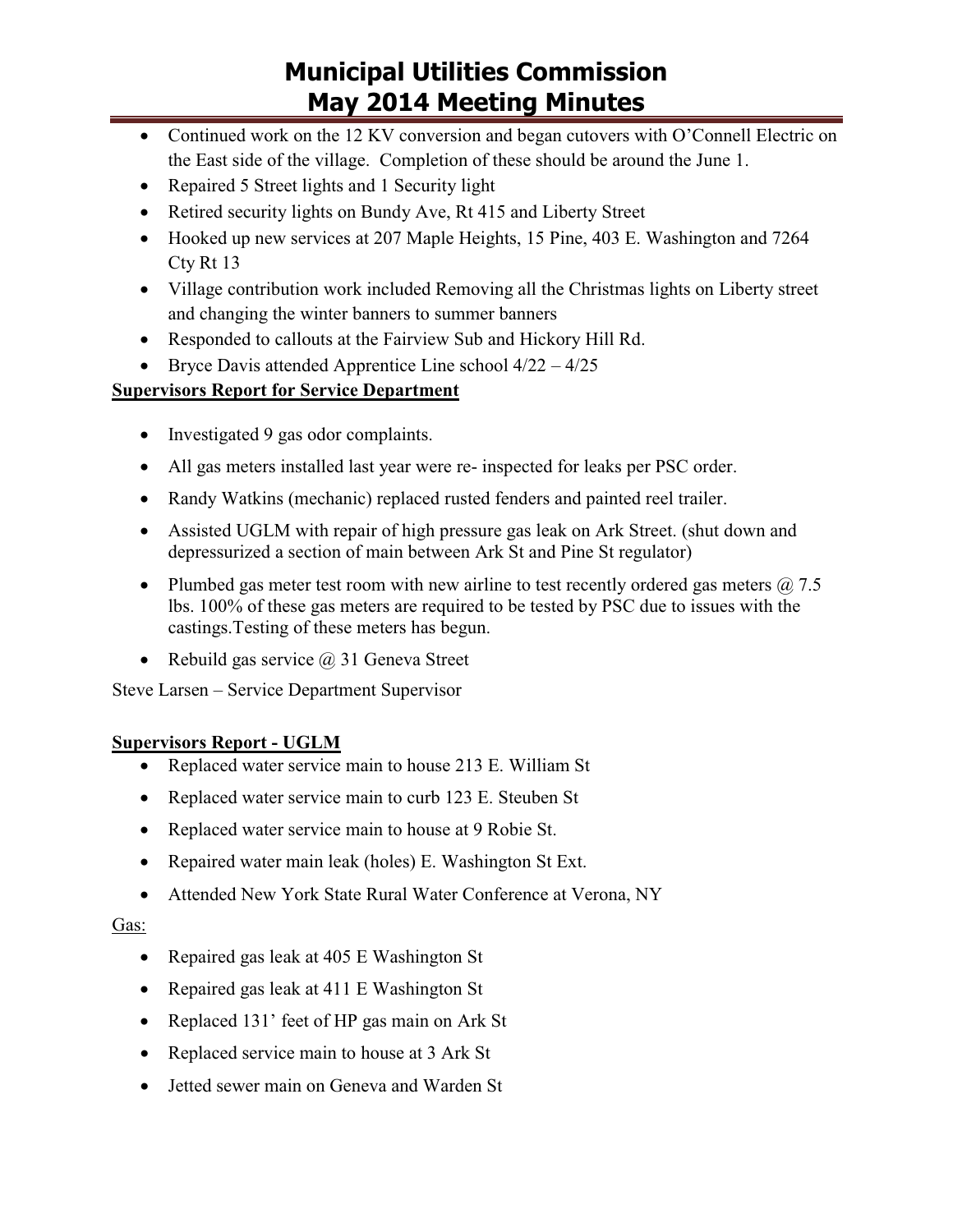- Have done many Dig Safely Requests
- Planted trees for Arbor Day with the Village Street Dept.

Dan Borhman – UGLM Supervisor

#### **Supervisors Report - Sewer plant**

- Daily lab test & reg maintenance
- Drained# 2 secondary tank and power washed diffusers
- Replaced 12 in. check valve in front of primary pump  $#2$
- R Hoad attended New York Rural Waters  $35<sup>th</sup>$  Annual Technical Conference  $\&$ Exhibition
- Classes attended:
	- o Succession Planning for Municipalities
	- o Public Presentations and Communicating with Municipal Boards
	- o Introduction to Industrial Control System Cybersecurity
	- o New York State DEC Program Updates
	- o Constructed Wetland Facilities in New York
	- o Low Presser Sewer Systems
	- o Horizontal Directional Drilling
	- o Solid Waste Regulation of Land Application Facilities
	- o Efficient & Effective BOD Interceptor
	- o Sustainability: Concept to Accomplishment
	- o Wastewater Flow Metering
	- o Cost Effectively Finding and Removing I & I
	- o Flood Planning Response & Recovery for Water/Wastewater Facilities

R Hoad – WWTP Supervisor

• The MUC received correspondence from the New York Power Authority (NYPA) that they continue to be concerned about the river flows projected for 2014. Current estimates are for sufficient generation capacity for June 2014 thru November 2014.

#### **Phone System Upgrade**

As part of the PSC Risk Assessment project, BEGWS has been mandated to voice record all gas odor complaints. Existing phone systems do not have this capability. As part of larger effort with other Village of Bath offices, BEGWS will upgrade its phone system using Empire Telephone to perform this upgrade. \$50,000 has been budgeted for 2014 – 2015 to cover the costs purchase and installation of a new phone system. Preliminary estimates are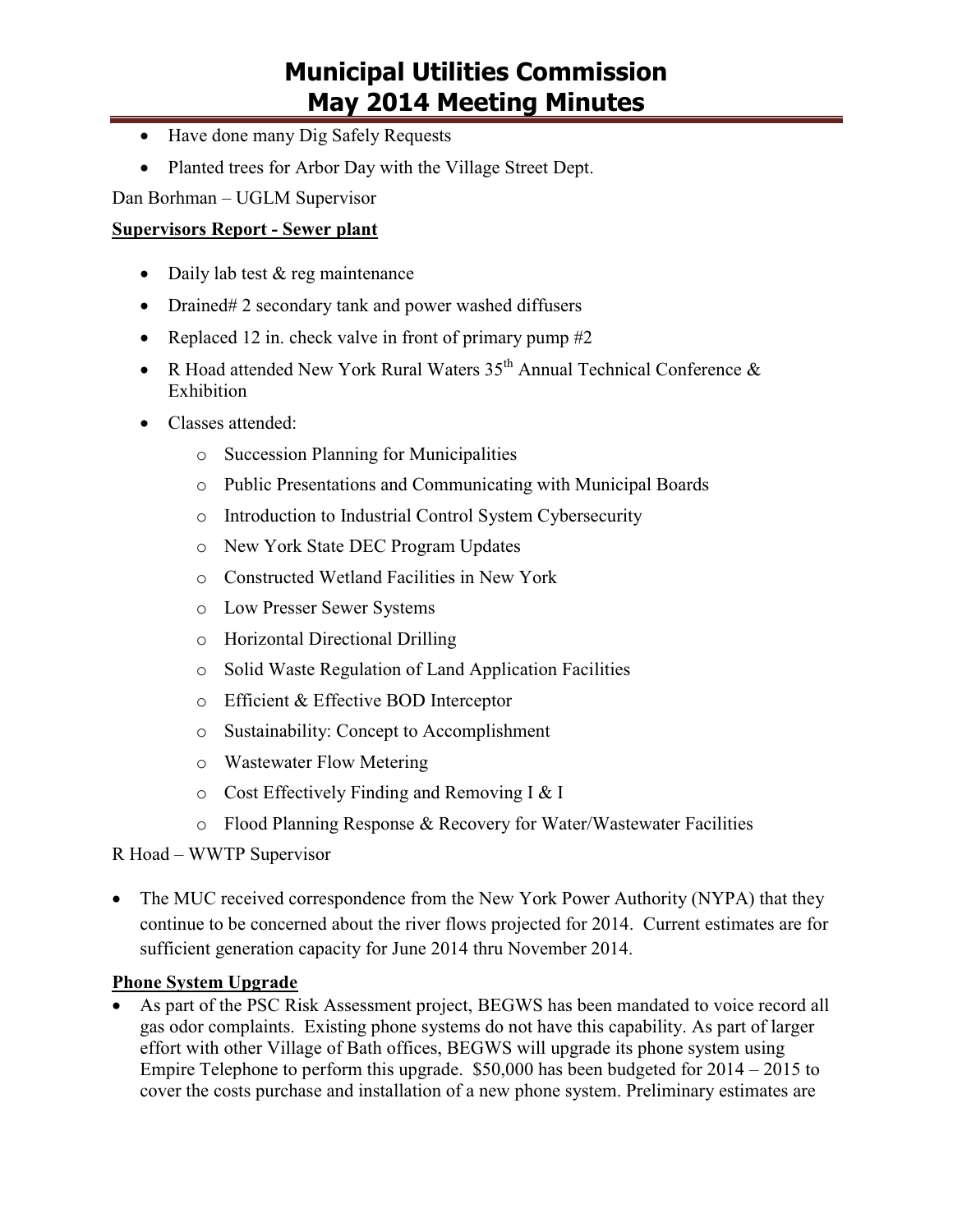coming in at about \$12,000. Monies remaining in phone budget will used for implementation of the Gas Risk Management program and for other miscellaneous AV equipment which will aid in productivity and training.

### **Accounting Department**

- The budget variance report, operating spending report, and BEGWS contract expenditures report were submitted by Director Hallgren for review. These reports are used to identify risks in both spending and income as well as identify trends such that adjustments can be made to spending to ensure the organizations financial health.
- The 2014 2015 Budgets were submitted to the commission for review and approval. Budget labor, healthcare, retirement, materials, and projects were reviewed in detail. Motion by Vice Chair Austin and seconded by Commissioner Bonicave to approve the 2014-2015 budgets as written, passed unanimously.

### **Electric Department**

#### Electric Upgrade Project

Director Hallgren provided an update of the Electric Upgrade project. The schedule of tasks are 90% complete with the scope of the project scheduled to be complete by May 14. A table of tasks was presented showing the progression of work to be completed

#### Outage Communication Plan

Communications have been completed through a combination of press releases, radio ads, on air radio time, and personal calls to customers. Schedules have been continuously updated and forwarded.

#### Sale of Electrical Equipment

Director Hallgren requests approval for the disposition and sale of the following BEGWS property:

- Fairview Substation  $-34.5$ kV 12.5kV 5 MVA Transformer
- Fairview Substation  $34.5kV 4160V$  Transformer
- Faucet Rd. Substation Self- contained Substation
- Wilson Ave Substation Scrap Metal

Motion by Vice Chair Austin and seconded by Commissioner Sweet to approve the sale of electric substation equipment, passed unanimously.

#### **Service Department**

#### Shared Services with Hamilton NY

BEGWS has been approached by Hamilton NY to provide service desk help as Hamilton is installing gas distribution system and has no current assets in SCADA and service desk capabilities. Agreements will be drafted to see if work can be shared. This is a potential revenue